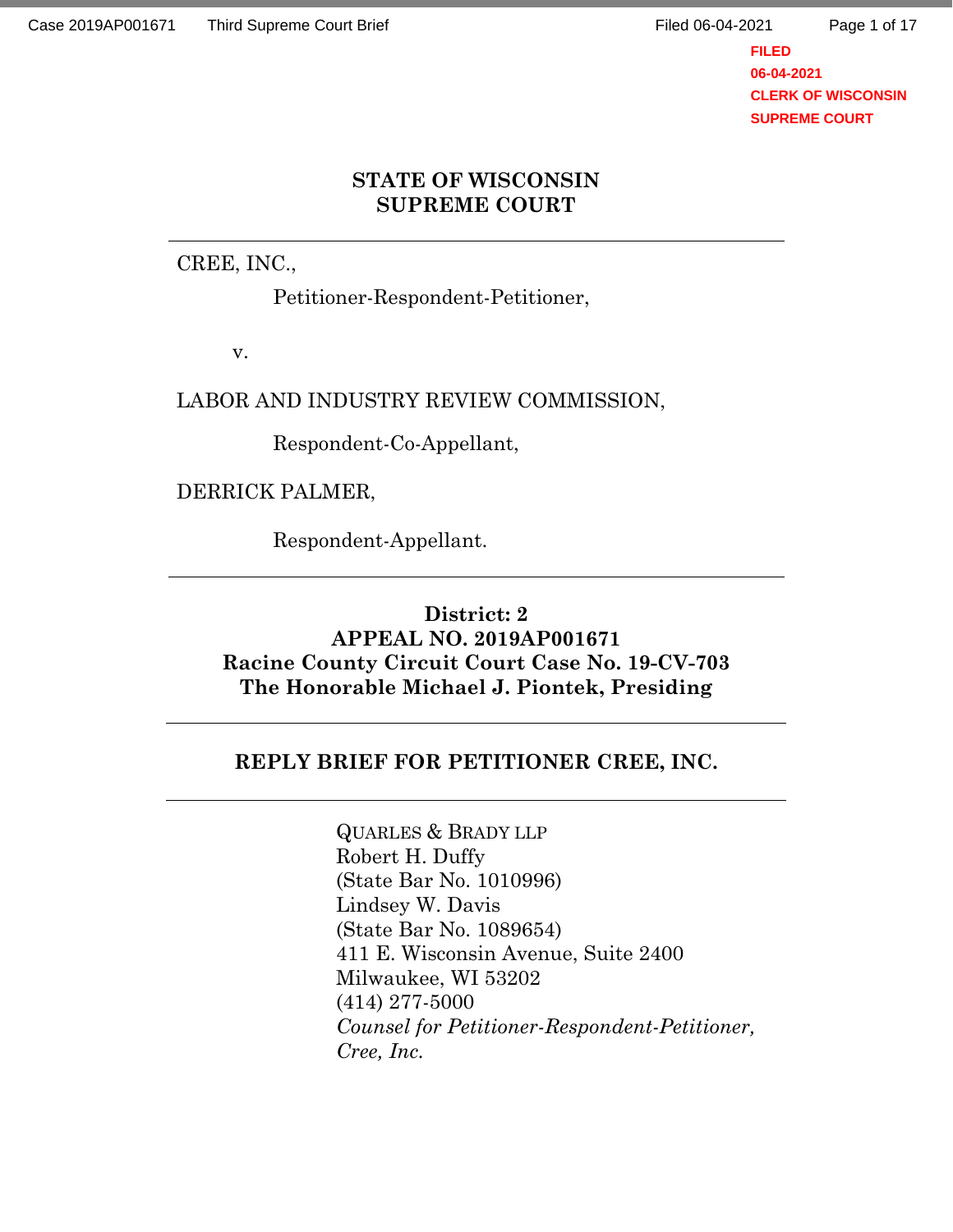# **TABLE OF CONTENTS**

| Ι.                                          | LIRC Erroneously Interpreted and Applied the |                                                                          |  |
|---------------------------------------------|----------------------------------------------|--------------------------------------------------------------------------|--|
|                                             | A.                                           | LIRC Disregarded this Court's                                            |  |
|                                             | Β.                                           | Cree Satisfied the Substantial                                           |  |
|                                             | $C_{\cdot}$                                  | A Substantial Relationship Finding<br>Would Not Deprive Palmer of Future |  |
| П.                                          |                                              | LIRC's Weight and Credibility Determinations                             |  |
|                                             | А.                                           | LIRC Improperly Disregarded Dr.<br>Hanusa's Unrefuted Expert Opinion6    |  |
|                                             | <b>B.</b>                                    | LIRC Erred in Disregarding Cree's<br>Unrefuted Testimony Regarding the   |  |
|                                             |                                              |                                                                          |  |
|                                             |                                              |                                                                          |  |
| CERTIFICATION REGARDING ELECTRONIC BRIEF 12 |                                              |                                                                          |  |
|                                             |                                              |                                                                          |  |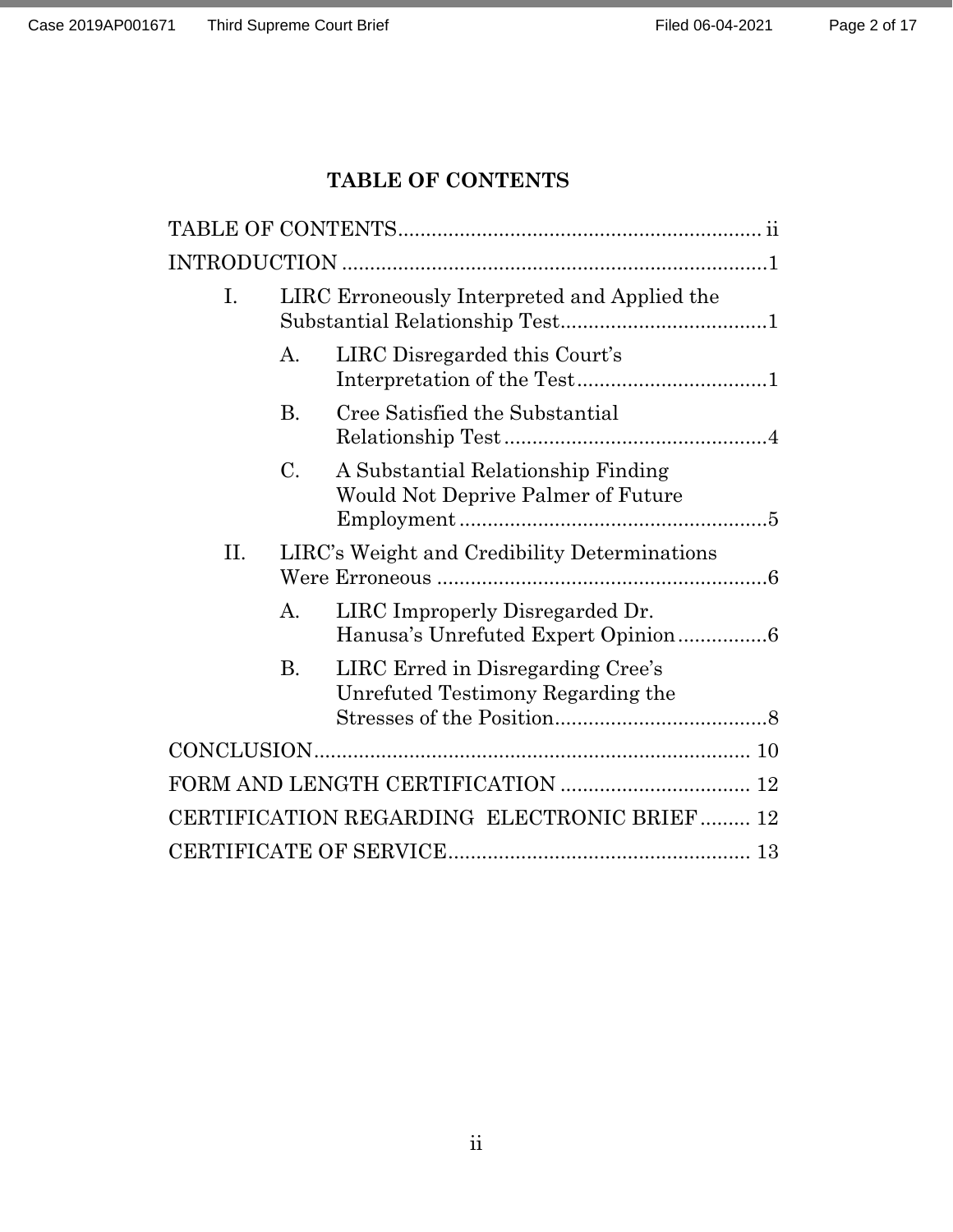# **TABLE OF AUTHORITIES**

| Page(s)<br>Cases                                                                       |
|----------------------------------------------------------------------------------------|
| Billings v. Right Step, Inc.,<br>ERD Case No. CR201501613 (LIRC June 10, 2020)  1      |
| City of Chippewa Falls v. Kendall,                                                     |
| Daubert v. Merrell Dow Pharm. Inc.,                                                    |
| E.F. Brewer Co. v. DILHR,                                                              |
| Gibson v. Transp. Comm'n,                                                              |
| Hoewisch v. St. Norbert Coll.,                                                         |
| In re Commitment of Kienitz,                                                           |
| Jackson v. Summit Logistics Servs., Inc.,                                              |
| Johnson v. Rohr Kenosha Motors,<br>ERD Case No. CR201602571 (LIRC Apr. 29, 2020)  4, 5 |
| Knight v. Wal-Mart Stores East LP,                                                     |
| Law Enf't Stds. Bd. v. Lyndon Station,                                                 |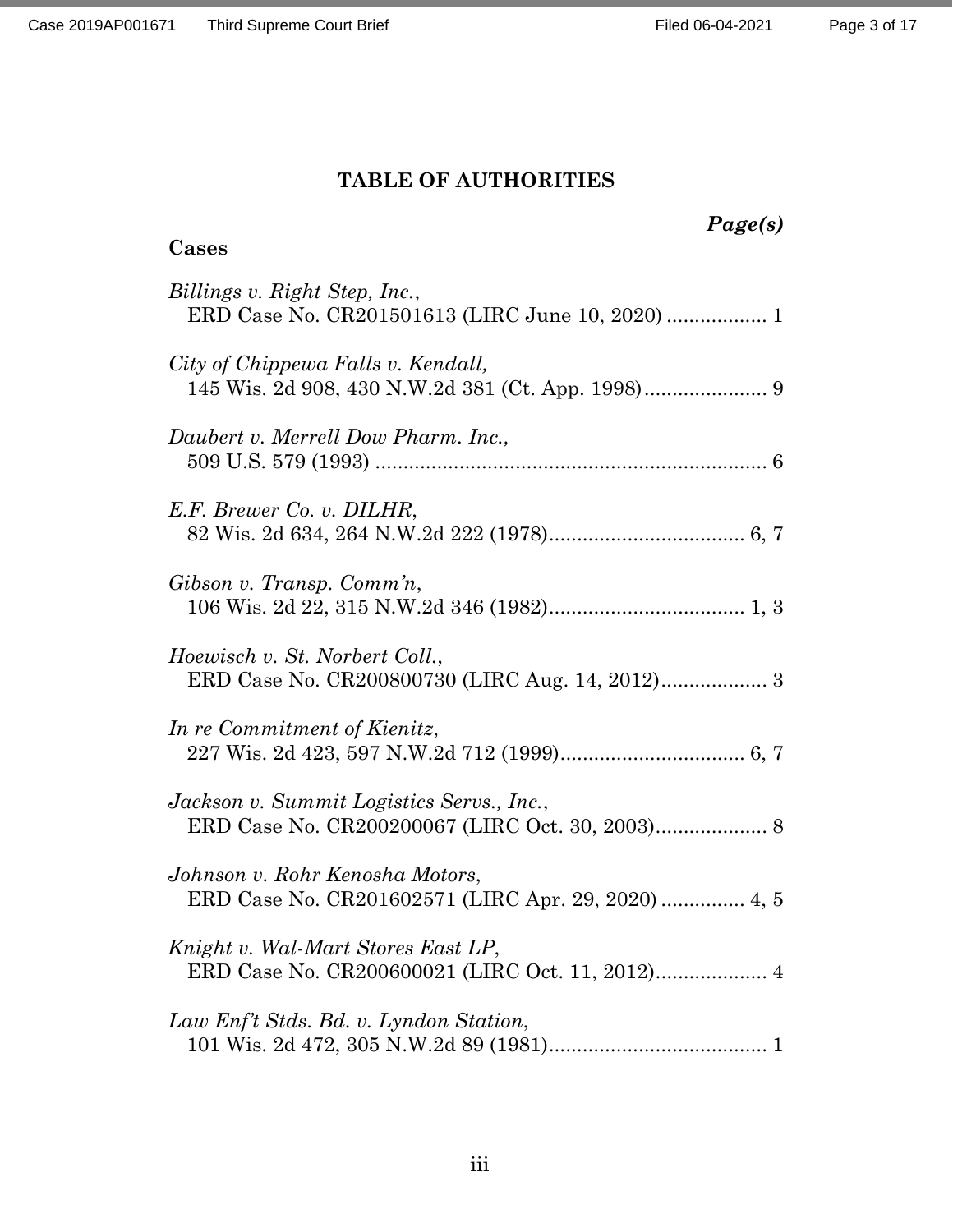| McKee Family I, LLC v. City of Fitchburg,                                                   |
|---------------------------------------------------------------------------------------------|
| Milwaukee County v. LIRC,<br>139 Wis. 2d 805, 407 N.W.2d 908 (1987) 1, 2, 4, 5, 8           |
| Palmer v. Cree, Inc.,<br>ERD Case No. CR201502651 (LIRC Dec. 3, 2018)  4                    |
| Pappas v. Jack O.A. Nelsen Agency, Inc.,                                                    |
| Robertson v. Family Dollar Stores, Inc.,<br>ERD Case No. CR200300021 (LIRC Oct. 14, 2005) 4 |
| State v. Cameron,<br>2016 WI App 54, 370 Wis. 2d 661, 885 N.W. 2d 611  6                    |
| State v. Owen,                                                                              |
| Weston v. ADM Milling Co.,                                                                  |
| <b>Statutes</b>                                                                             |
|                                                                                             |
|                                                                                             |
|                                                                                             |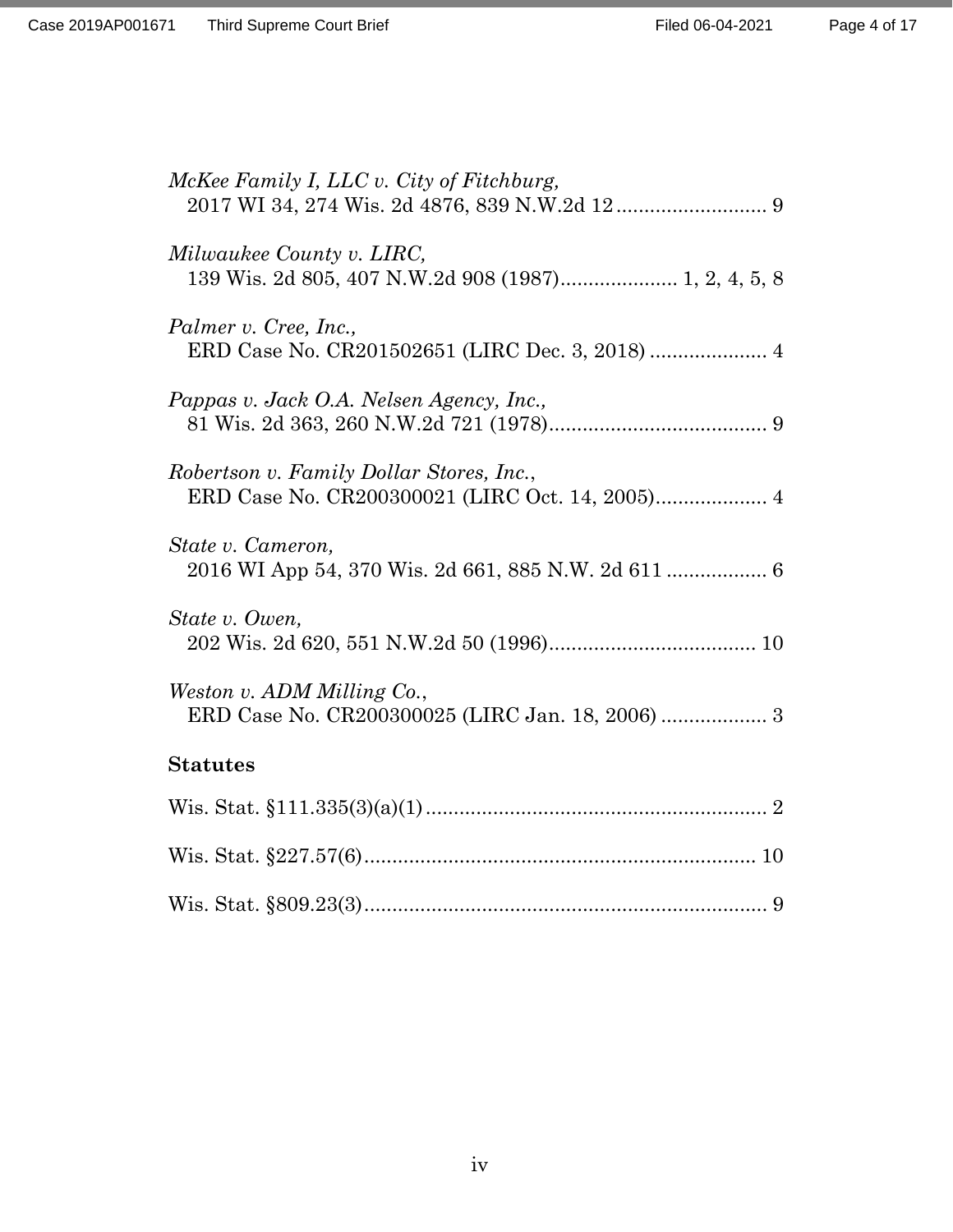#### **INTRODUCTION**

Even LIRC acknowledges that in applying this Court's substantial relationship test, one must "look 'first and foremost' at the statutory elements of the criminal offenses involved," "decide what character traits are revealed from those elements," and then determine "what their relationship is to the individual's employment." *Billings v. Right Step, Inc.*, ERD Case No. CR201501613 (LIRC June 10, 2020). As night follows day, this analysis inexorably leads to only one conclusion: Palmer's repeated criminal convictions for physical and sexual violence against women were substantially related to the job at Cree that involved extensive work, interaction, and travel with women under circumstances in which Cree could neither oversee his actions nor prevent him from attacking women again.

Nonetheless, LIRC has doubled down, insisting that because Palmer's convictions might be characterized as "domestic-related," this Court's substantial relationship test should be abandoned in favor of its own agency-created one. At once, this approach—which demands an exact identity between the setting in which Palmer's crimes occurred, the identity of his victims, and the nature of the job he sought—both contravenes the practical analysis this Court requires and creates an unreasonable risk of harm to Wisconsin employers, employees, and the public. It therefore must be struck down by this Court.

#### **ARGUMENT**

### **I. LIRC Erroneously Interpreted and Applied the Substantial Relationship Test**

### **A. LIRC Disregarded this Court's Interpretation of the Test**

Through *Lyndon Station*, *Gibson,* and *Milwaukee County*, this Court established the framework for properly applying the WFEA's substantial relationship test. Emphasizing the need for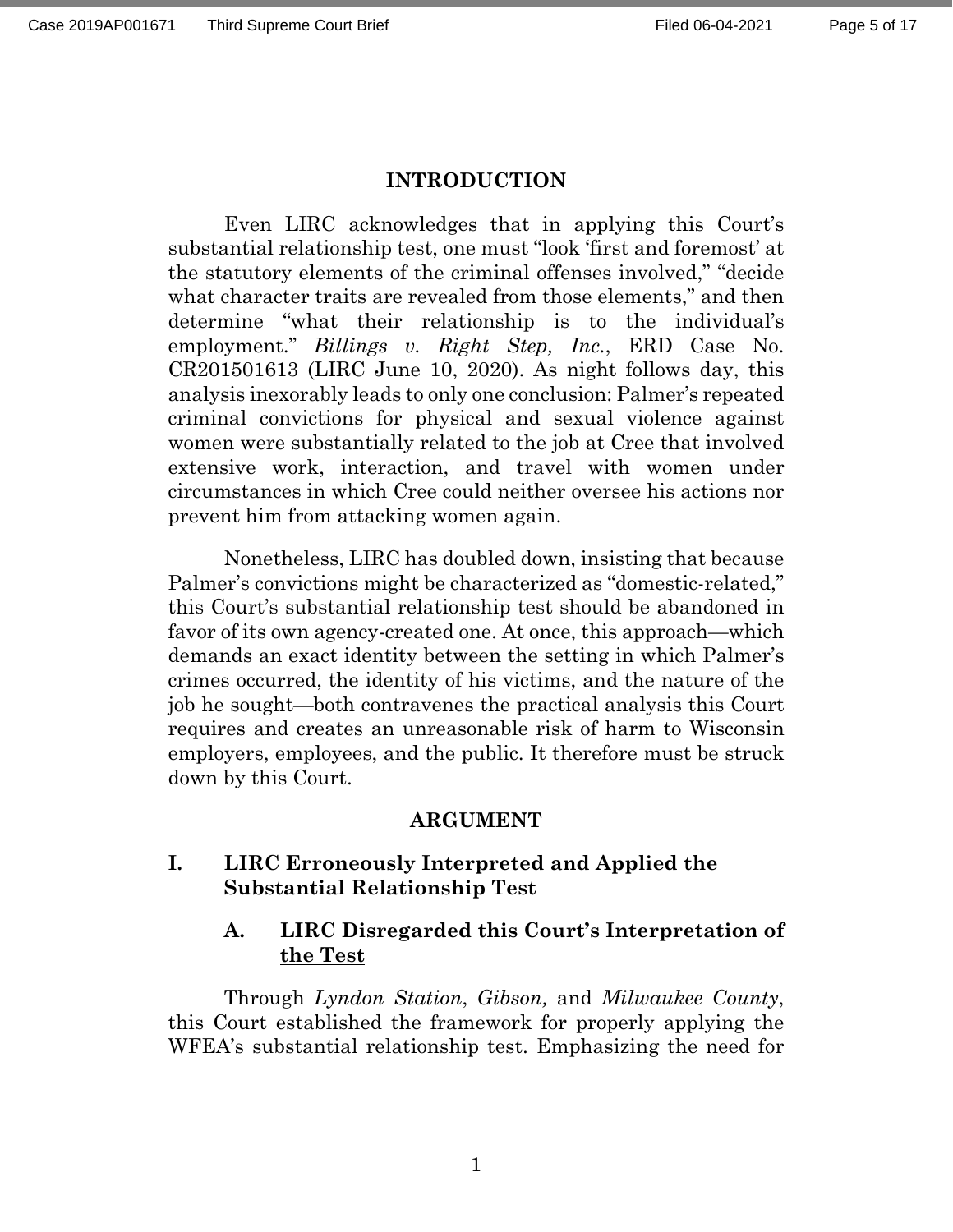"practicality," the Court rejected any contention that an "inquiry into the specific factual circumstances" of a conviction was required, and instead looked to the attendant "general characterrelated circumstances" and whether they were likely to reappear on the job. *Milwaukee County*, 139 Wis. 2d 805, 825, 407 N.W.2d 908 (1987). Ultimately it's "the circumstances which foster criminal activity that are important, e.g., the opportunity for criminal behavior, the reaction to responsibility, or the character traits of the person." *Id.* at 824.

To LIRC's credit, it properly commenced the substantial relationship analysis by looking to the elements of Palmer's strangulation, battery, and sexual assault convictions. As it had in other cases, LIRC concluded that these crimes' character traits included disregard for the health and safety of others, inability to control anger and frustration, and use of violence to achieve power or solve problems. (P-App. 028-029; Co-Appellant Response Brief (CARB) at 18).

But then LIRC went dangerously astray. It did not ask—as *Milwaukee County* and its predecessors instruct—whether the job at Cree afforded the opportunity for those *general* traits and tendencies to reappear. Instead, it fixated on the identity of the women Palmer brutalized and the physical setting in which he tormented them, and demanded proof that such circumstances would be replicated at Cree. LIRC therefore insisted on evidence that Palmer's violence toward women "stemmed from or was related to his employment;" or that he would develop a romantic relationship with a coworker; or that the position would place him in the "homes or other personal space[s]" of Cree's customers. In the absence of such a particularized showing, LIRC concluded that there was no substantial relationship between the position and Palmer's offenses. (CARB at 7,9,18-20).

Yet neither the legislature nor this Court have ever conditioned a substantial relationship finding on such a showing. Certainly Wis. Stat.  $$111.335(3)(a)(1)$  does not pigeon hole the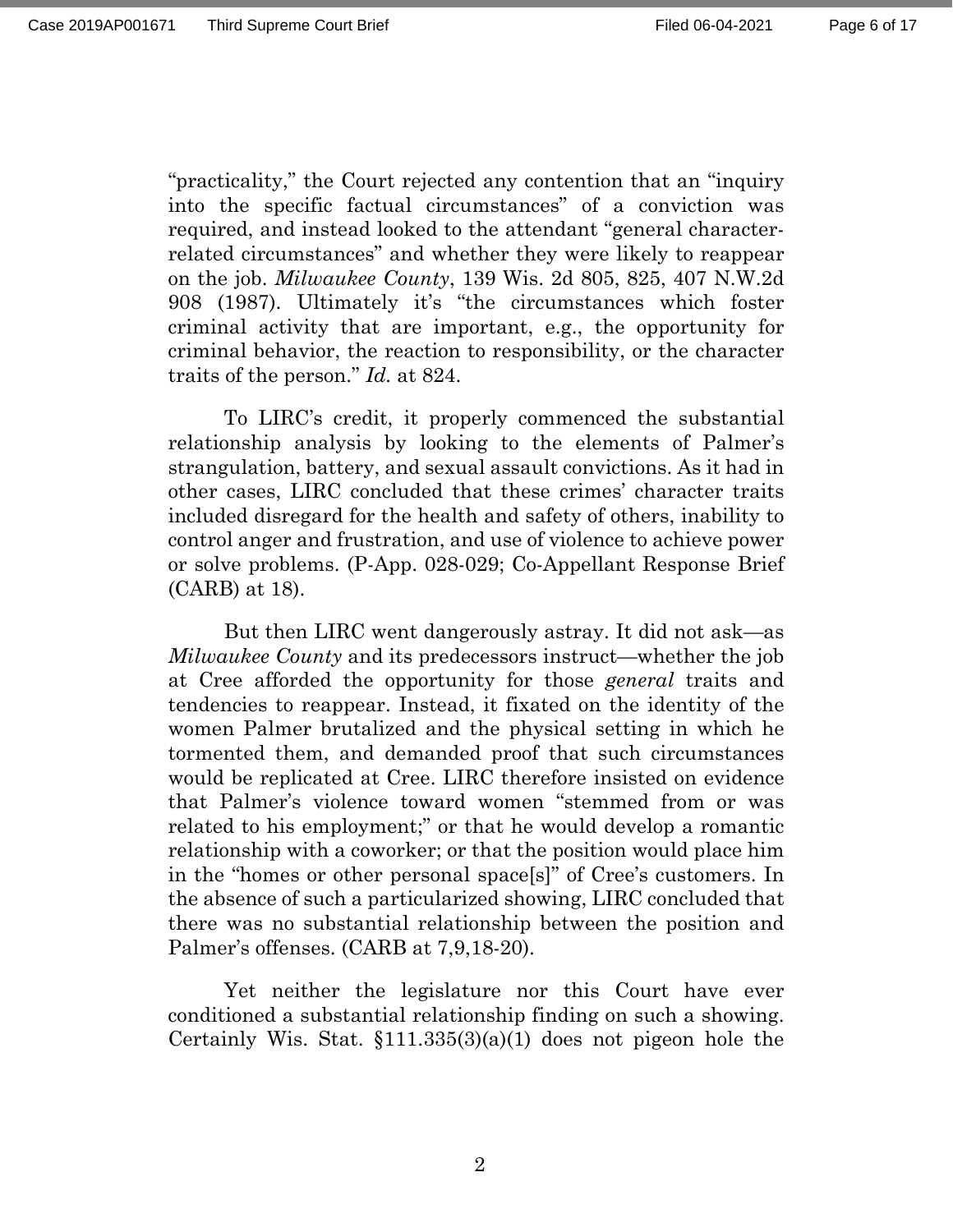Page 7 of 17

substantial relationship defense to only those instances in which an employer can prove that the crime victim was a fellow employee or the crime occurred at work. Nor has this Court ever required such an artificial, illogical analysis in determining whether the job would provide an unreasonable risk of harm. Thus, the Court in *Gibson* never demanded proof that the complainant's armed robbery conviction arose from his employment or that he previously robbed children like those he would encounter on the job. Rather, the Court looked at the *general traits* attendant to an armed robbery conviction—disregard for the rights of others and propensity to use force to accomplish one's purpose—and found that such traits substantially related to a job—bus driver—that demanded extreme patience, level-headedness, and avoidance of force. *Gibson*, 106 Wis. 2d at 27-28.

Given that the substantial relationship test does not turn on the context-specific showing it demands here, it's not terribly surprising that LIRC would prefer this Court not look too carefully at some of its previous conviction record decisions. (CARB at 20). In *Weston v. ADM Milling Co.*, LIRC flatly rejected the contention that because the complainant's battery and sexual assault did not "occur[] in an employment setting, the substantial relationship test ha[d] not been met." ERD Case No. CR200300025 (LIRC Jan. 18, 2006). And in *Hoewisch v. St. Norbert College*, LIRC saw no need to scour the record for proof that the complainant would develop a foster-like relationship or enter the homes or personal spaces of the children encountered on her job. Instead—consistent with *Gibson*—LIRC concluded that "the context of the offense and the job need not be identical" and found a substantial relationship because of the "distinct possibilit[y]" that [her] job would "place her in the presence of children without supervision." *Hoewisch*, ERD Case No. CR200800730 (LIRC Aug. 14, 2012).

Nor is it terribly surprising that LIRC must abandon this Court's required "common sense" analysis for its own "contextspecific" one whenever confronted with domestic battery or assault convictions. Doing so allows LIRC to find no substantial

3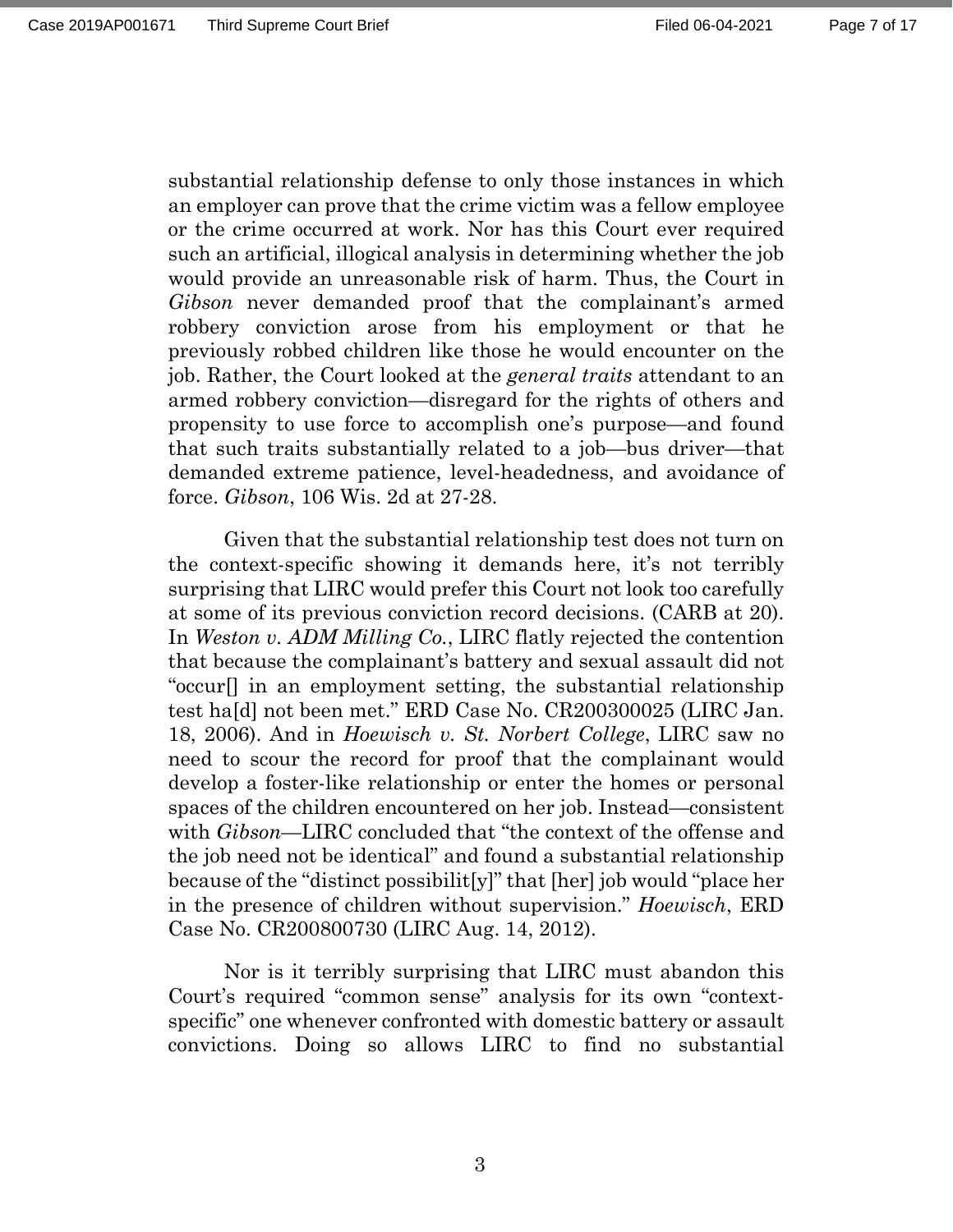relationship even when the general character-related circumstances of the crime prove otherwise. *See Johnson v. Rohr Kenosha Motors*, ERD Case No. CR201602571 (LIRC Apr. 29, 2020); *Palmer v. Cree, Inc.*, ERD Case No. CR201502651 (LIRC Dec. 3, 2018); *Knight v. Wal-Mart Stores East LP*, ERD Case No. CR200600021 (LIRC Oct. 11, 2012); *Robertson v. Family Dollar Stores, Inc.,* ERD Case No. CR200300021 (LIRC Oct. 14, 2005).

LIRC's use of one standard when analyzing domestic crimes against women and another when analyzing all other crimes cannot be condoned. Rather, as even LIRC begrudgingly acknowledges, it must "faithfully apply" the law as enacted by the legislature and interpreted by the Court. (CARB at 24). Had it done so, LIRC would have found a substantial, obvious, and compelling relationship between Palmer's repeated criminal abuse of women and the job he sought.

### **B. Cree Satisfied the Substantial Relationship Test**

LIRC acknowledges Palmer's convictions show the "inability to control anger, frustration, or other emotions," and "use of violence to achieve power or…solve problems." (P-App. 028-029; CARB at 18). Yet because Cree could not prove that Palmer's employment would lead to a "romantic relationship that turned bad," LIRC contends there was no substantial relationship between his crimes and Cree's job. (CARB at 19). LIRC fails to recognize that the question is not whether Palmer would engage in the exact same crime in the work environment, but whether the "propensities and personal qualities" exhibited by Palmer's crimes were likely to reappear on the job. *Milwaukee County*, 139 Wis. 2d at 828. Even a cursory review of the Applications Specialist responsibilities and work environment establish that the answer to that question is a resounding "yes."

The fast-paced and demanding nature of the position, the requirement to nimbly manage multiple deadlines while meeting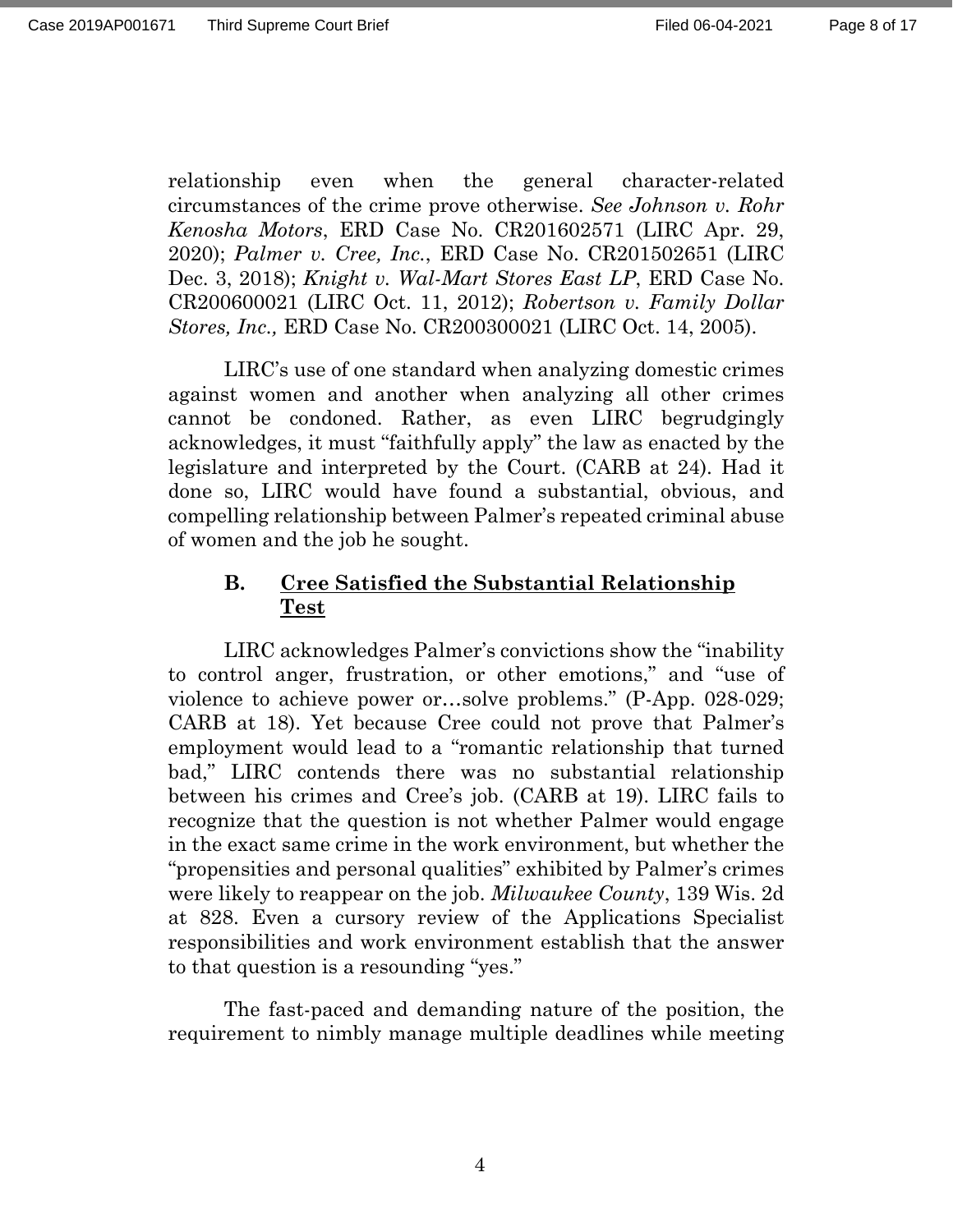Page 9 of 17

challenging customer demands, and the certainty of abrasive communications, require one to calmly and rationally solve problems in the volatile context of frustrated and occasionally angry co-workers and customers. (P-App. 072-073, 113). As LIRC acknowledges (and Dr. Hanusa's testimony confirms), when faced with such challenges, one convicted of strangulation, battery, and sexual assault is prone to violence, particularly toward women, regardless of the physical setting. (P-App. 028-029; CARB at 18).

LIRC also acknowledges that the job at Cree would have provided frequent, unsupervised interactions with women. Specifically, he would have worked among 500 women in an expansive facility with largely unmonitored access to Cree's manufacturing space, storage areas, conference rooms, and break rooms and worked without close (or any) supervision, both at Cree and when the job necessitated travel to customer sites and out-oftown trade shows. (CARB at 3-4, 7). LIRC cannot reasonably argue that such an environment did not afford "more than the possibility that an individual could repeat criminal conduct." *Johnson* (LIRC Apr. 29, 2020); *Milwaukee County*, 139 Wis. 2d at 824 (highlighting the importance of the "opportunity for criminal behavior"). Nor can it demand that Cree, its employees, or the public assume that risk.

### **C. A Substantial Relationship Finding Would Not Deprive Palmer of Future Employment**

Both LIRC and Palmer make the outlandish claim that a substantial relationship finding would amount to a rule that "persons convicted of violence against women can be discriminated against if any [of their] co-workers are women." (CARB at 23; Appellant's Response Brief ("ARB") at 1). That is simply not true, and Cree's justification for not hiring Palmer hardly makes it so. The substantial relationship has never been about the mere presence of women at Cree. Rather, it is the continuation of Palmer's character traits as revealed by his repeated and disturbing crimes against women, and the unsupervised and challenging environment in which Palmer would interact with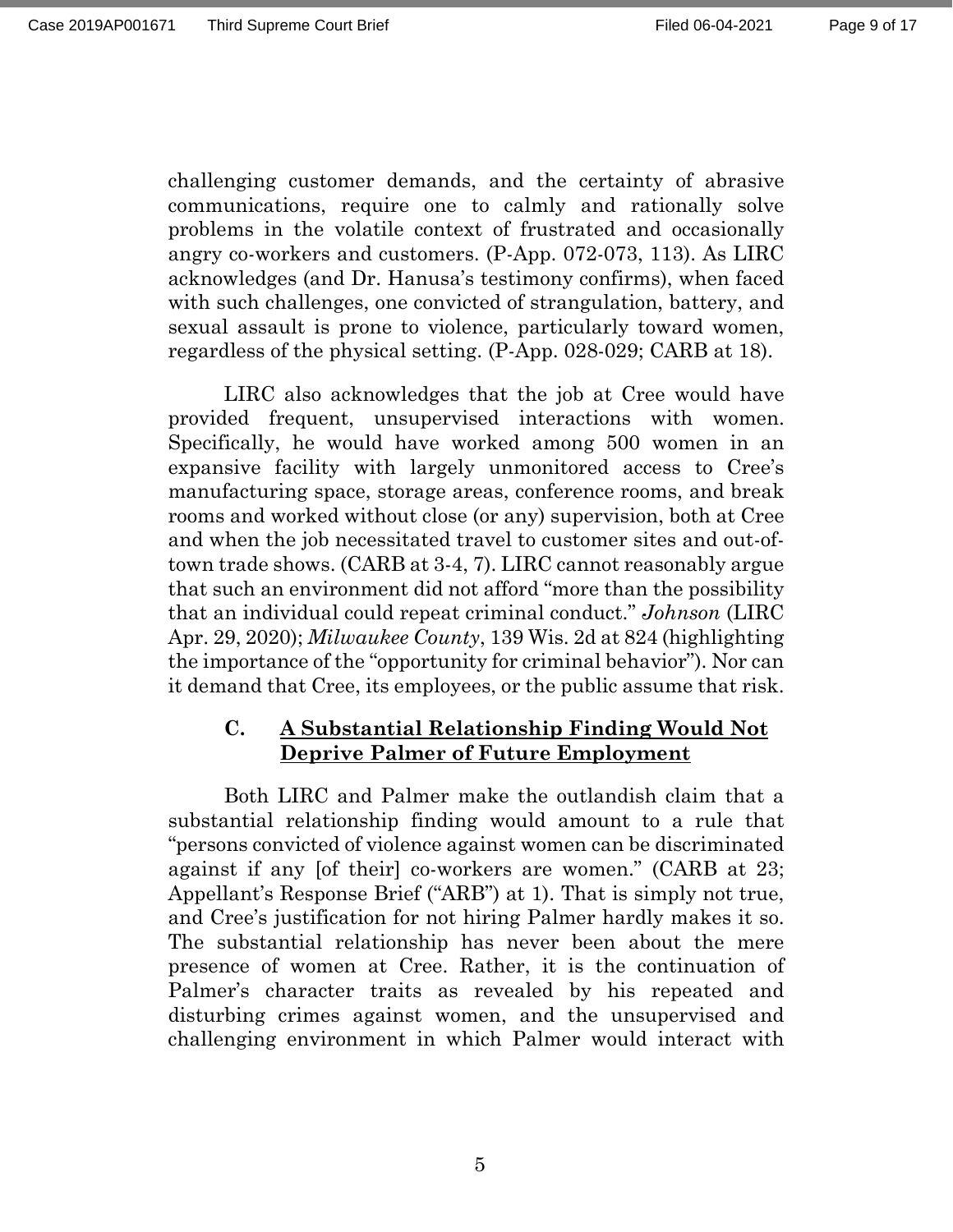$\overline{a}$ 

women—whether it be in a secluded conference room at Cree, an isolated restaurant with a customer, or a hotel room with a potential client—that created a risk of recidivism too great to bear.

But that Cree was right not to employ Palmer in its job has nothing to do with whether he could work with women in countless other jobs, including those in which he would be closely supervised, not required to travel and meet with existing and potential clients, and not expected to solve problems and meet customer demands in a highly stressful environment.

## **II. LIRC's Weight and Credibility Determinations Were Erroneous**

## **A. LIRC Improperly Disregarded Dr. Hanusa's Unrefuted Expert Opinion**

LIRC acknowledges that Dr. Hanusa—who, unlike the Commissioners, is a "Ph.D., board-certified and licensed clinical social worker"—offered an unrefuted expert opinion that "there is a relationship between domestic violence and workplace violence." (CARB at 25). Nevertheless, citing *E.F. Brewer Co. v. DILHR* and *In re Commitment of Kienitz*, LIRC contends that it was empowered to "reject [the] expert witness's opinion, even if there is no contrary evidence." (CARB at 27).1

But neither case involved an uncontested expert opinion. Instead, in *E.F. Brewer*, the Court reviewed a worker's compensation judge's decision weighing the opinions of three qualified medical experts regarding whether an employee's workrelated accident caused his disability. 82 Wis. 2d 634, 637-638, 264 N.W.2d 222 (1978). The hearing examiner (who directly heard and

<sup>1</sup> While Palmer's brief raises an objection (ARB at 15-20) to Dr. Hanusa's testimony based on *Daubert v. Merrell Dow Pharm. Inc.*, 509 U.S. 579 (1993), it is waived because he did not assert it before or during the administrative hearing. *State v. Cameron*, 2016 WI App 54, ¶ 12, 370 Wis. 2d 661, 885 N.W.2d 611.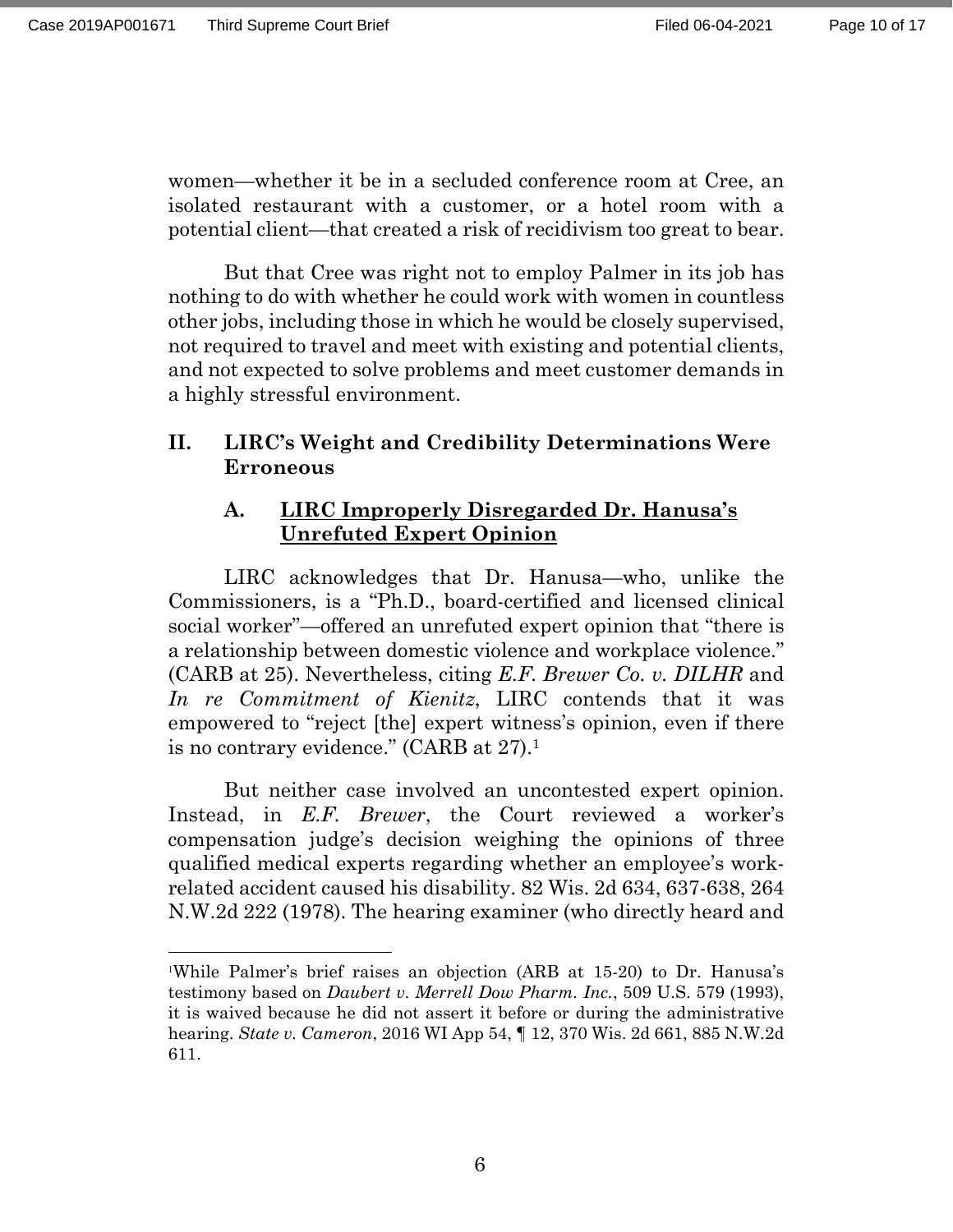$\overline{a}$ 

evaluated the testimony) disbelieved—and therefore gave no weight to—two experts' conclusions that the employee's disability pre-dated his accident, and instead adopted the opposite opinion of the third expert. *Id.* at 639. As had LIRC, this Court declined to disturb the judge's decision regarding how to balance *competing* testimony. *Id.*

*Kienitz* also involved the testimony of three qualified medical experts, this time opining regarding the defendant's risk of recidivism in a sex offender commitment case. 227 Wis. 2d 423, 438, 597 N.W.2d 712 (1999). The experts agreed there was a substantial probability that the defendant would engage in future violence, but varied in their assigned probabilities (from 48% to 58%). *Id.* at 430-431. Acknowledging their expertise, the circuit court (which directly heard and evaluated the testimony), found each expert's opinions "useful and informative" and "relied heavily" upon all three, but found the defendant's expert "more" persuasive."2 This Court affirmed, concluding that "as trier of fact," the circuit court "was free to weigh the experts' testimony when it conflicted and decide which was more reliable…." *Id.* at 441.

These cases offer no support for LIRC's rejection of Dr. Hanusa's testimony because there was no expert testimony which competed or conflicted with it. Further, LIRC never contended that it disbelieved Dr. Hanusa, as in *E.F. Brewer*, but claimed instead that his testimony regarding the "direct relationship" between violence in an intimate relationship and in other settings was

<sup>2</sup>Interestingly, this expert concluded that the defendant had a 48% chance of reoffending, which—when combined with the other evidence—satisfied the circuit court that the defendant was a sexually violent person who should be committed. *Id.* at 430,437. Dr. Hanusa similarly testified that of the male domestic batterers who successfully complete treatment, 48% continue their violence toward women at least at the same pace as prior to treatment. (P-App. at 105). While a 48% chance is enough for commitment, LIRC seemingly contends it is insufficient to meet the substantial relationship test.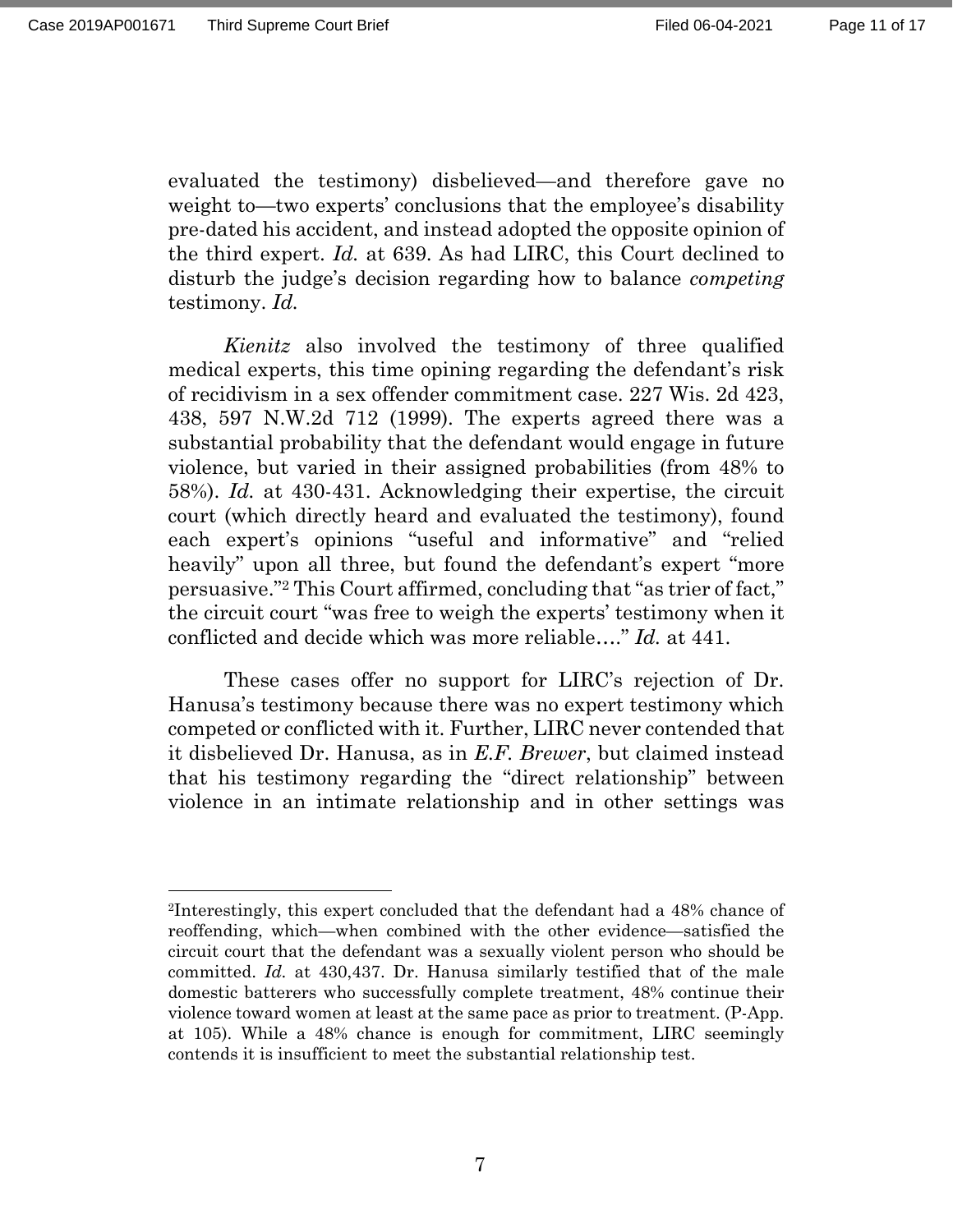$\overline{a}$ 

"unhelpful" because it was "based on general observations" and failed to address Palmer's "rehabilitative steps." (CARB at 26,28).

Notably, LIRC's criticism of Dr. Hanusa's testimony conflicts with this Court's admonition that the substantial relationship test does not require an individualized assessment of a particular complainant's risk of recidivism, but instead focuses on the *general* character-related circumstances *of the offenses*. *Milwaukee County*, 139 Wis. 2d at 825. And while it wants to ignore them now, LIRC's own words undermine its basis for rejecting Dr. Hanusa's testimony. *See, e.g., Jackson v. Summit Logistic Services, Inc.*, ERD Case No. CR200200067 (LIRC Oct. 30, 2003) ("Incorporating a detailed analysis of a particular applicant's risk for recidivism into the substantial relationship test would be inconsistent with the recognition that the test must be practical").3

LIRC's personal, unsubstantiated opinion that domestic batterers rarely if ever engage in violence in the workplace—which is contrary to Dr. Hanusa's expert opinion proving otherwise—is entitled to no weight.

# **B. LIRC Erred in Disregarding Cree's Unrefuted Testimony Regarding the Stresses of the Position**

While accepting wholesale Cree's fact witnesses' testimony regarding numerous aspects of the job's work environment and responsibilities, LIRC inexplicably rejected as "incredible" their uncontested testimony regarding the stresses inherent in the position. (P-App. 031-032,038).

<sup>3</sup>Ironically, LIRC contends that Cree's retention of an expert "does not square" with the Court's directive that the substantial relationship test "should be practical." (CARB at 29). It therefore apparently wants Cree to delve into every detail involved in Palmer's convictions while simultaneously preventing it from seeking expert advice regarding whether someone with Palmer's criminal history would likely confine his violence to only a home setting.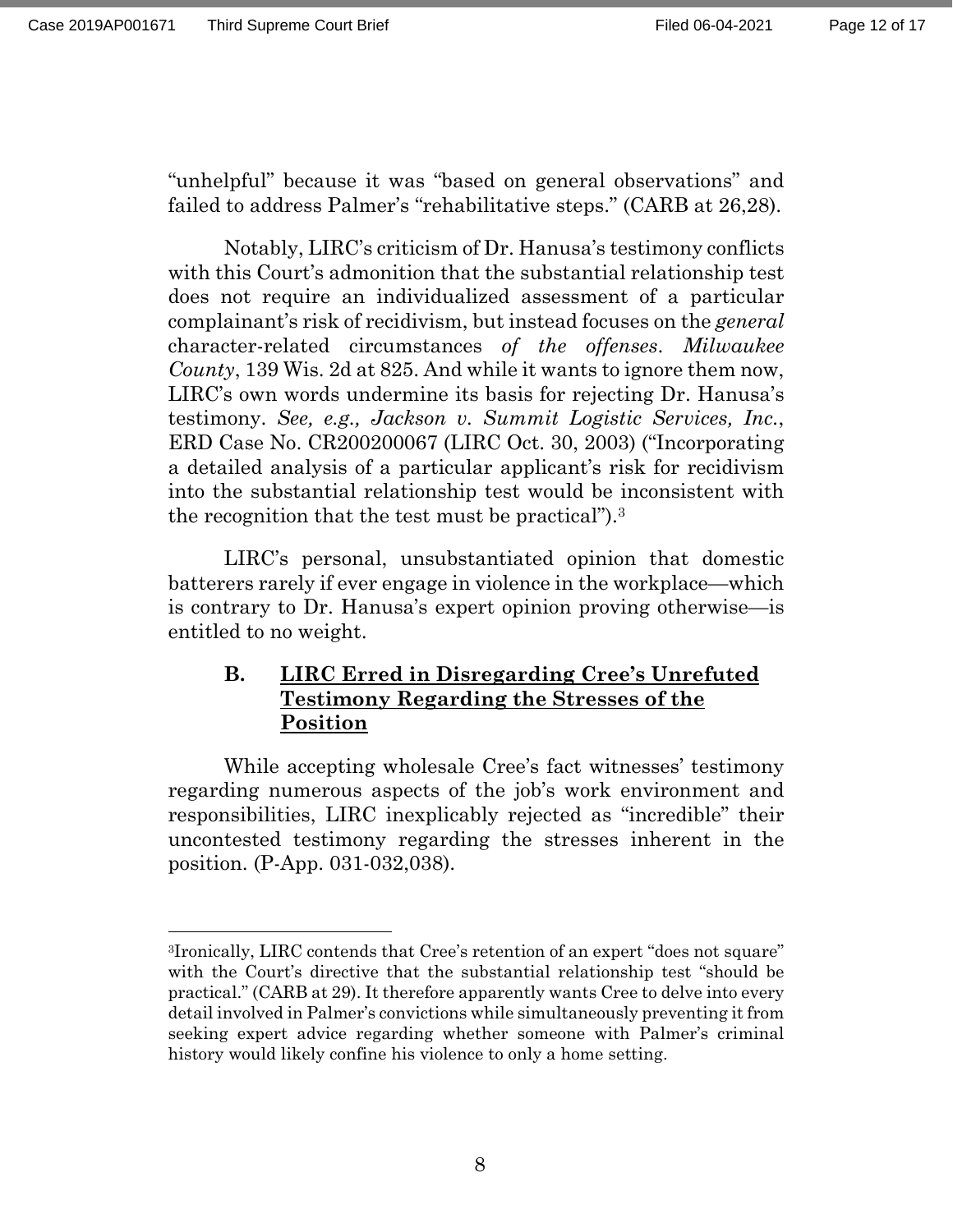At the outset, LIRC contends Cree forfeited its credibility argument by not raising it before the circuit or appellate court. (CARB at 32). This is form over substance as Cree repeatedly argued that the undisputed evidence *did* establish that the Applications Specialist work environment was stressful. (*See, e.g.,*  R:18-20; Cree COA Br. at 9,16,26,28,35). But even if Cree was not as clear in raising this issue as LIRC would prefer, this would not prevent the Court from addressing it now. Indeed, "[i]t is within this [C]ourt's discretion to disregard alleged forfeiture…and consider the merits of any issue." *McKee Family I, LLC v. City of Fitchburg*, 2017 WI 34, ¶32, 274 Wis. 2d 487, 839 N.W.2d 12 (2017). Such discretion is particularly warranted here because whether LIRC can simply choose to ignore undisputed testimony is an important issue of law that has been fully briefed by the parties. *Id.*

On the merits, LIRC cites a few decisions which it contends make its credibility determination conclusive. (CARB at 30-31). None supports such a bold conclusion. As an unpublished court of appeals decision, *City of Chippewa Falls v. Kendall* is of no precedential value. 145 Wis. 2d 908, 430 N.W.2d 381 (Ct. App. 1988); Wis. Stat. 809.23(3). Further, it did not involve an after-thefact second-hand credibility determination regarding the uncontested, consistent testimony of multiple witnesses, but instead a determination by the trial judge—who "was in the best position to observe the manner and demeanor of the witnesses" regarding the comparative credibility of conflicting witnesses. *Chippewa Falls*, 145 Wis. 2d at \*1.

*Pappas v. Jack O.A. Nelsen Agency, Inc.* is similarly inapposite. There, the appellant contended that the trial court erred in accepting witness testimony that was replete with inconsistencies and contradicted by other witnesses. 81 Wis. 2d 363, 368, 260 N.W.2d 721 (1978). The Court rejected this argument, holding that even testimony "so confused, inconsistent, or contradictory as to impair credibility as to parts of [it]" may not be "so incredible that all of it must be rejected." *Id.* Here there was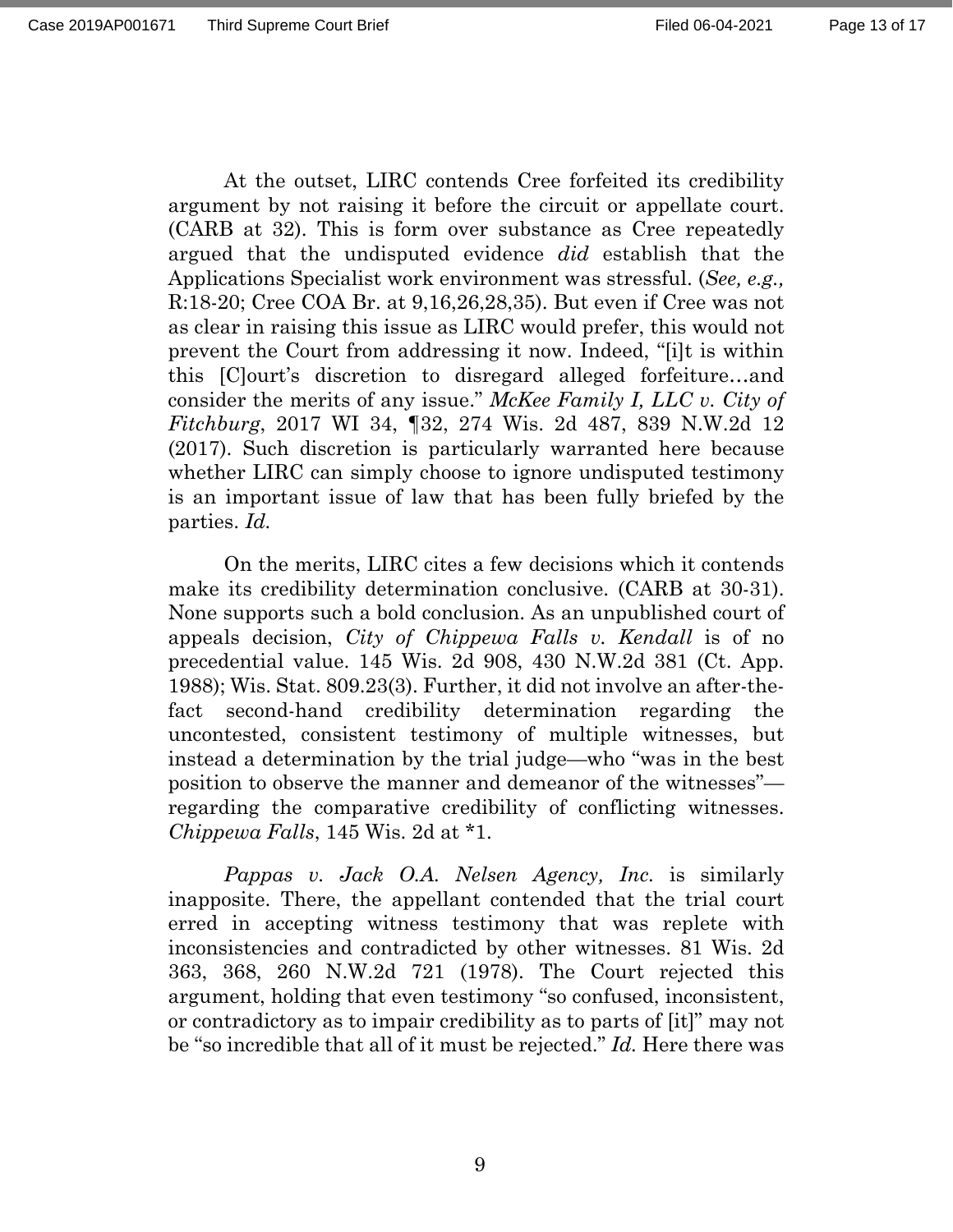no confusion, inconsistency, or contradiction regarding the job's difficulties. To the contrary, Cree's witnesses—who alone testified on this issue—both agreed that there was "a lot of pressure" in the job, which was fast-paced, deadline driven, and prone to friction. (P-App. 072-073,113).

Finally, *State v. Owen* hardly supports LIRC's rejection of relevant, uncontested testimony here. There, a medical expert was unable to definitively state that the defendant's actions caused great bodily harm to his child. 202 Wis. 2d 620, 551 N.W.2d 50 (1996). The defendant argued that without such expert testimony he couldn't be convicted. *Id.* at 632. The Court disagreed, upholding the guilty finding—which was not inconsistent with the expert's testimony—because the record did not otherwise establish that it was medically impossible. *Id.* 634. Unlike the *Owen* expert, Cree's witnesses *did* offer definitive testimony regarding the job's inherent and unavoidable stresses. In the absence of any contrary evidence whatsoever, LIRC had no authority to make the opposite factual finding. Wis. Stat. §227.57(6).

#### **CONCLUSION**

LIRC erred in multiple and dangerous ways in failing to find a substantial relationship between Palmer's numerous violent crimes against women and the job he sought at Cree. Further, its repeated treatment of domestic violence as less serious than that perpetrated in any other setting violates the WFEA and prevents employers from ensuring a safe environment for their employees, customers, and the public. This Court should therefore reverse LIRC's decision in its entirety.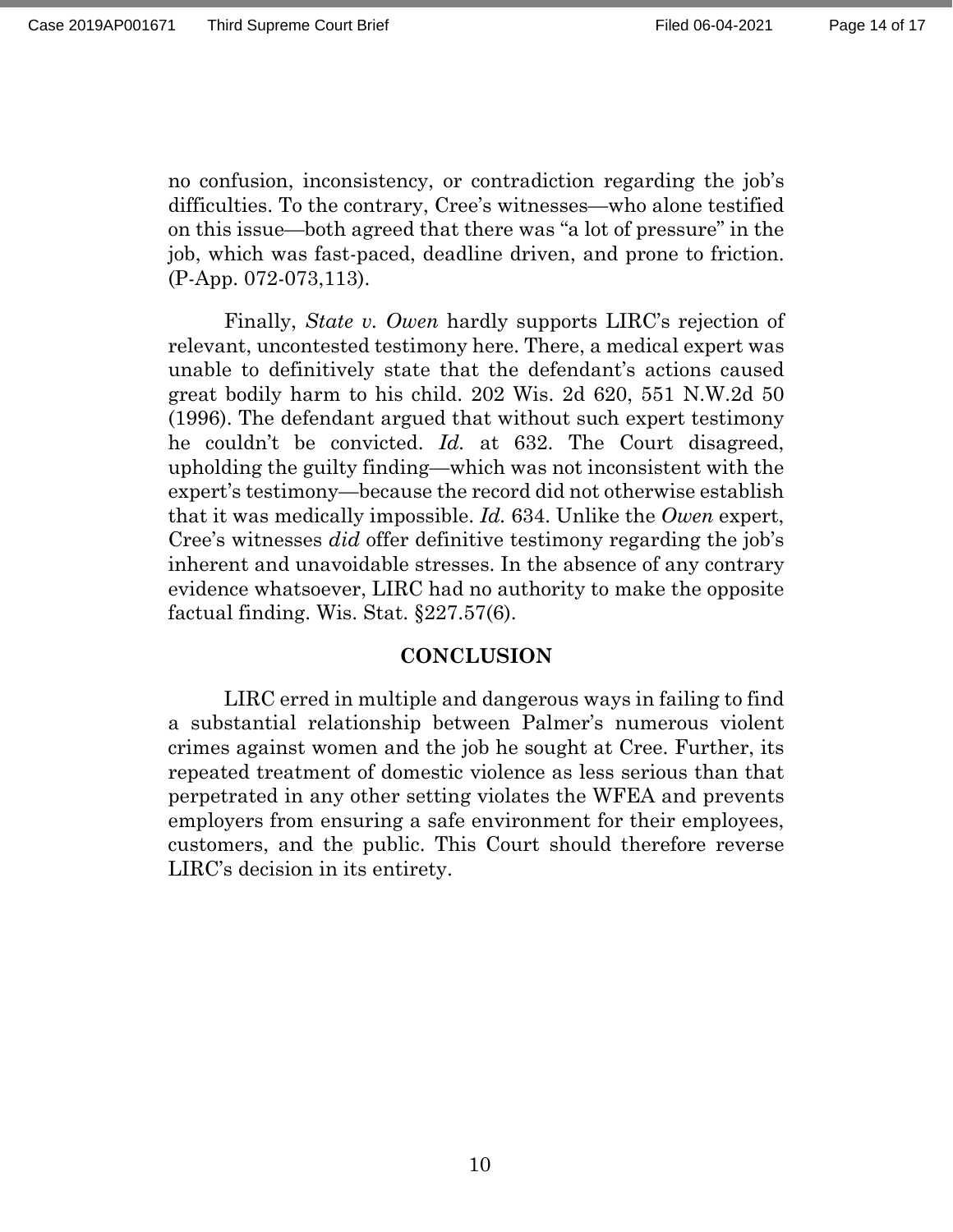$\ddot{ }$ 

Date: June 4, 2021.

#### QUARLES & BRADY LLP

Rindsey W. Darlis

Robert H. Duffy (State Bar No.1010996) Lindsey W. Davis (State Bar No.1089654)

411 East Wisconsin Avenue Suite 2400 Milwaukee, WI 53202 (414) 277-5000

robert.duffy@quarles.com lindsey.davis@quarles.com

*Counsel for Petitioner-Respondent-Petitioner, Cree, Inc.*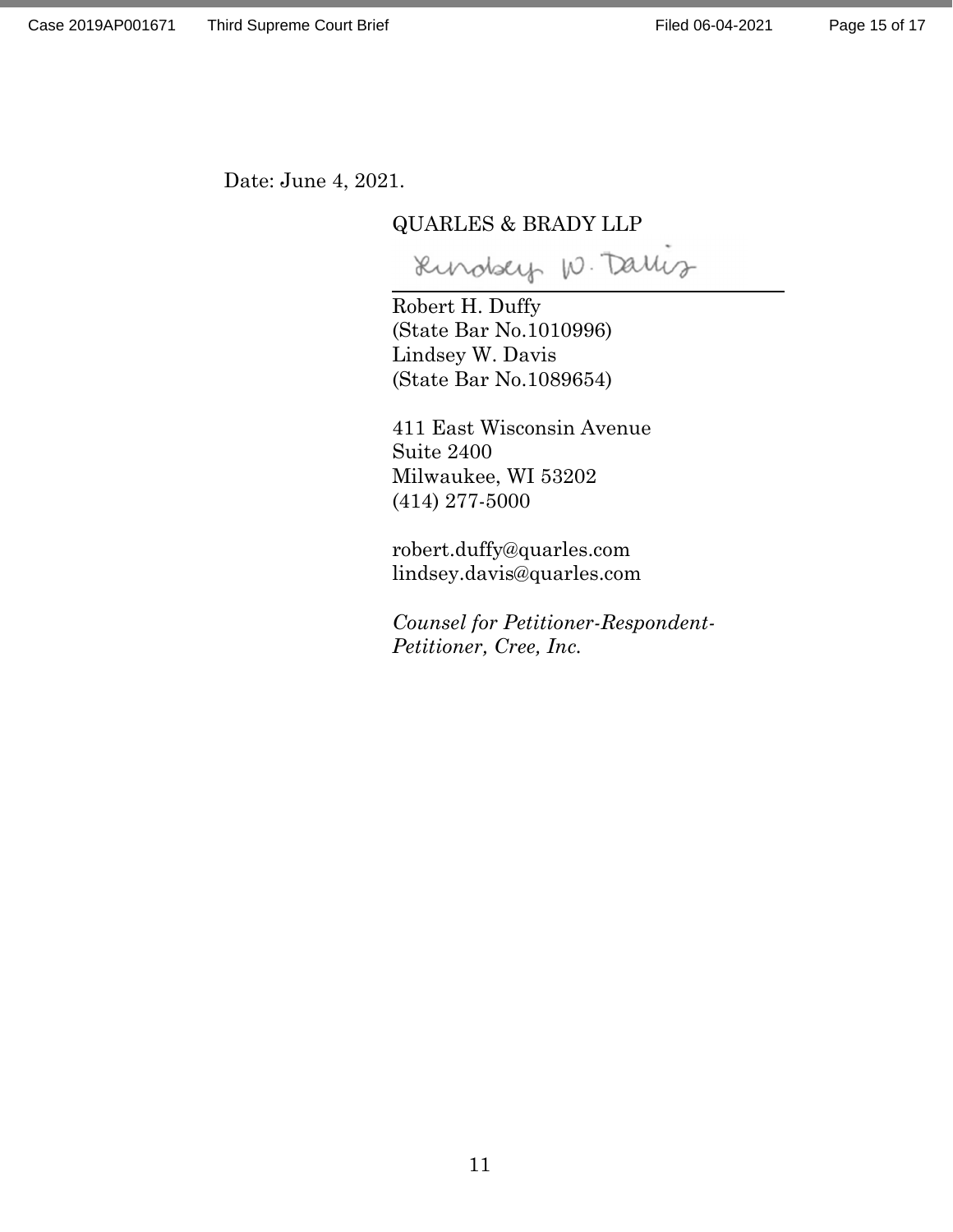$\ddot{ }$ 

 $\overline{a}$ 

#### **FORM AND LENGTH CERTIFICATION**

I hereby certify that this brief conforms to the rules contained in Wis. Stat. §§809.19(8)(b) and (c) as to form and length for a reply brief produced with a proportional serif font. The length of this brief is 3,000 words, including footnotes.

Rundsey W. Darlis

Lindsey W. Davis

#### **CERTIFICATION REGARDING ELECTRONIC BRIEF**

I hereby certify that I have submitted an electronic copy of this brief which complies with the requirements of Wis. Stat. §809.19(12). I further certify that the text of the electronic copy of the brief is identical to the text of the paper copy of the brief filed as of this date.

Rundsey W. Darlig